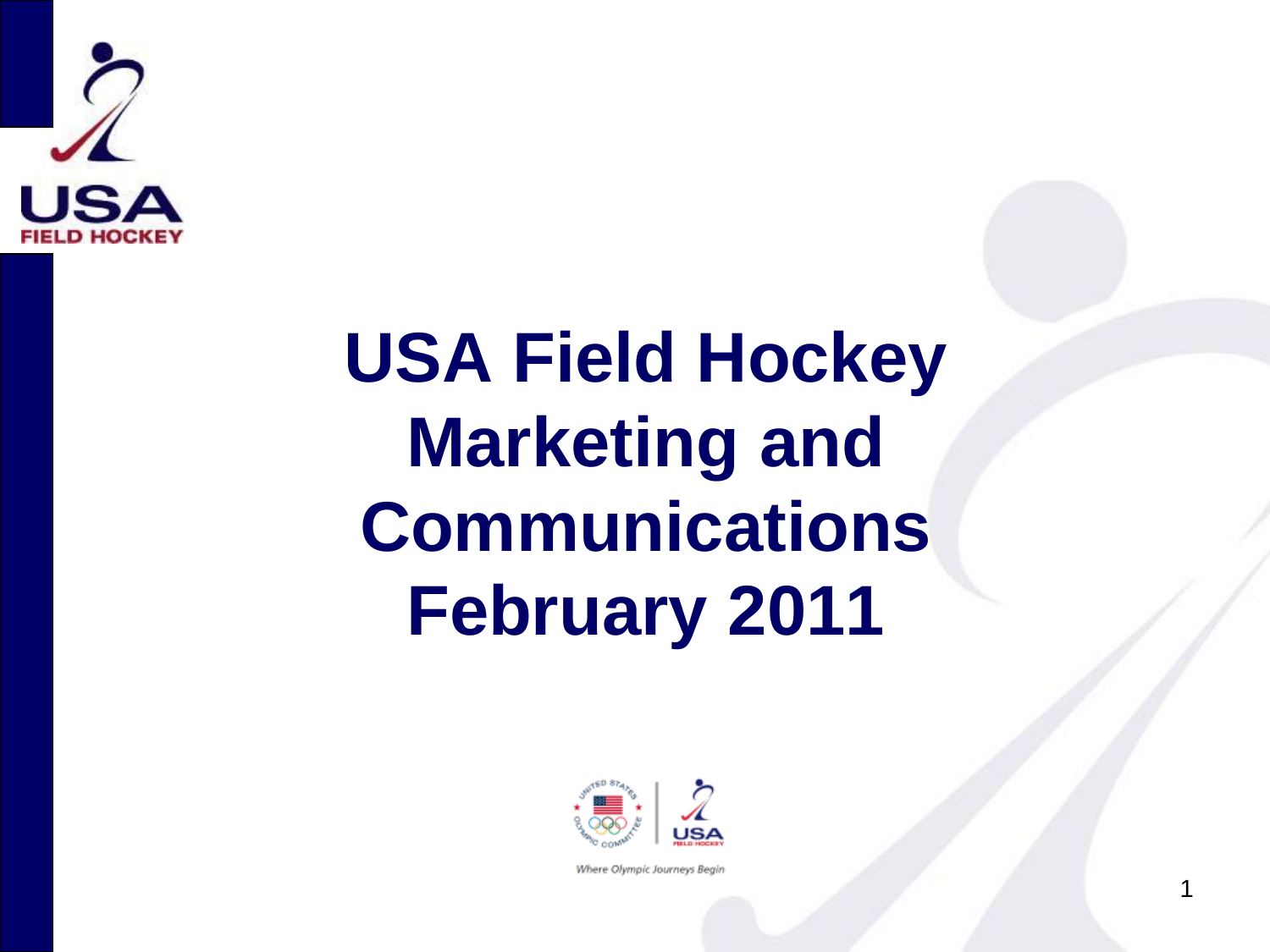

### **USA Field Hockey**

*Membership 2011 Sponsorship Sanctioning Communications* 



Where Olympic Journeys Begin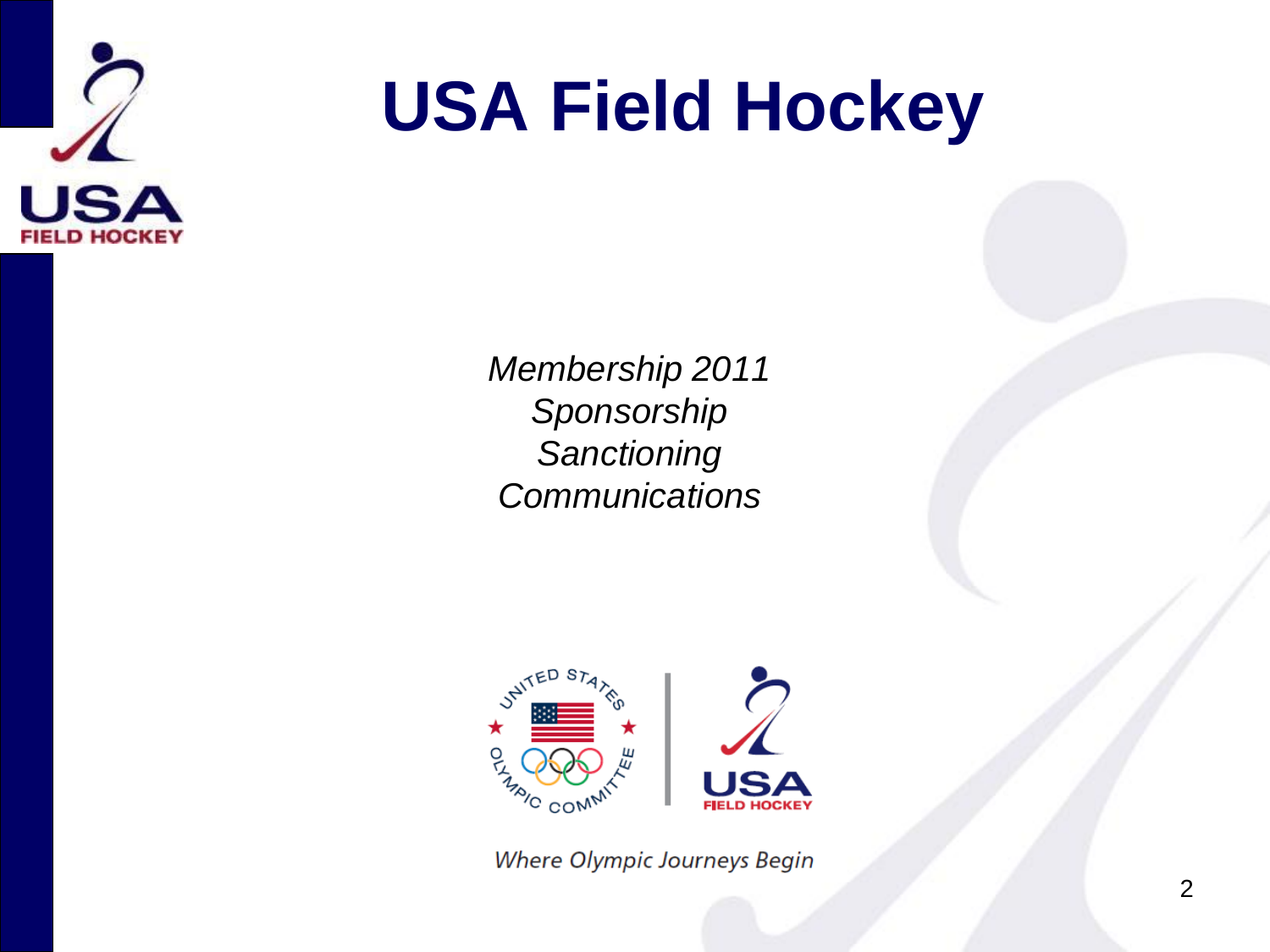

|                                    | Lifetime           | Coach              | Umpire             | Youth U12    | U19                | Adult              | Club               |
|------------------------------------|--------------------|--------------------|--------------------|--------------|--------------------|--------------------|--------------------|
|                                    |                    |                    |                    |              |                    |                    |                    |
| Cost                               | \$750              | \$85               | \$85               | \$25         | \$50               | \$50               | \$295              |
|                                    |                    |                    |                    |              |                    |                    |                    |
| <b>Field Hockey News</b>           | $\pmb{\mathsf{X}}$ | $\pmb{\mathsf{X}}$ | $\mathsf{X}$       | $\mathsf{x}$ | $\mathsf{x}$       | $\pmb{\chi}$       |                    |
| <b>Participate in USAFH events</b> | $\mathsf{x}$       | $\mathsf{X}$       | $\pmb{\mathsf{X}}$ | $\mathsf{x}$ | $\pmb{\mathsf{X}}$ | $\pmb{\chi}$       | $\pmb{\mathsf{X}}$ |
| <b>Membership cards</b>            | $\mathbf{x}$       | $\mathbf{x}$       | $\pmb{\mathsf{X}}$ | $\mathbf{x}$ | $\mathbf{x}$       | $\pmb{\mathsf{X}}$ |                    |
| <b>Rule Book</b>                   |                    | $\pmb{\mathsf{x}}$ | $\mathbf x$        |              |                    |                    |                    |
| <b>Insurance</b>                   | <b>PA/GL</b>       | PA/GL*             | PA/GL**            | <b>PA/GL</b> | <b>PA/GL</b>       | <b>PA/GL</b>       | <b>PA/GL***</b>    |
| <b>Background check</b>            | option             | $\mathsf{x}$       | $\pmb{\mathsf{X}}$ |              |                    |                    |                    |
| <b>Education</b>                   |                    |                    |                    |              |                    |                    |                    |
| Skills from the Top                |                    | $\pmb{\mathsf{X}}$ | $\pmb{\mathsf{X}}$ |              |                    |                    |                    |
| <b>Turf Tykes</b>                  |                    | $\pmb{\mathsf{X}}$ | $\pmb{\mathsf{x}}$ |              |                    |                    |                    |
| <b>Stick Starz</b>                 |                    |                    |                    |              |                    |                    | $\pmb{\mathsf{x}}$ |
|                                    |                    |                    |                    |              |                    |                    |                    |

**Website promotion** x

3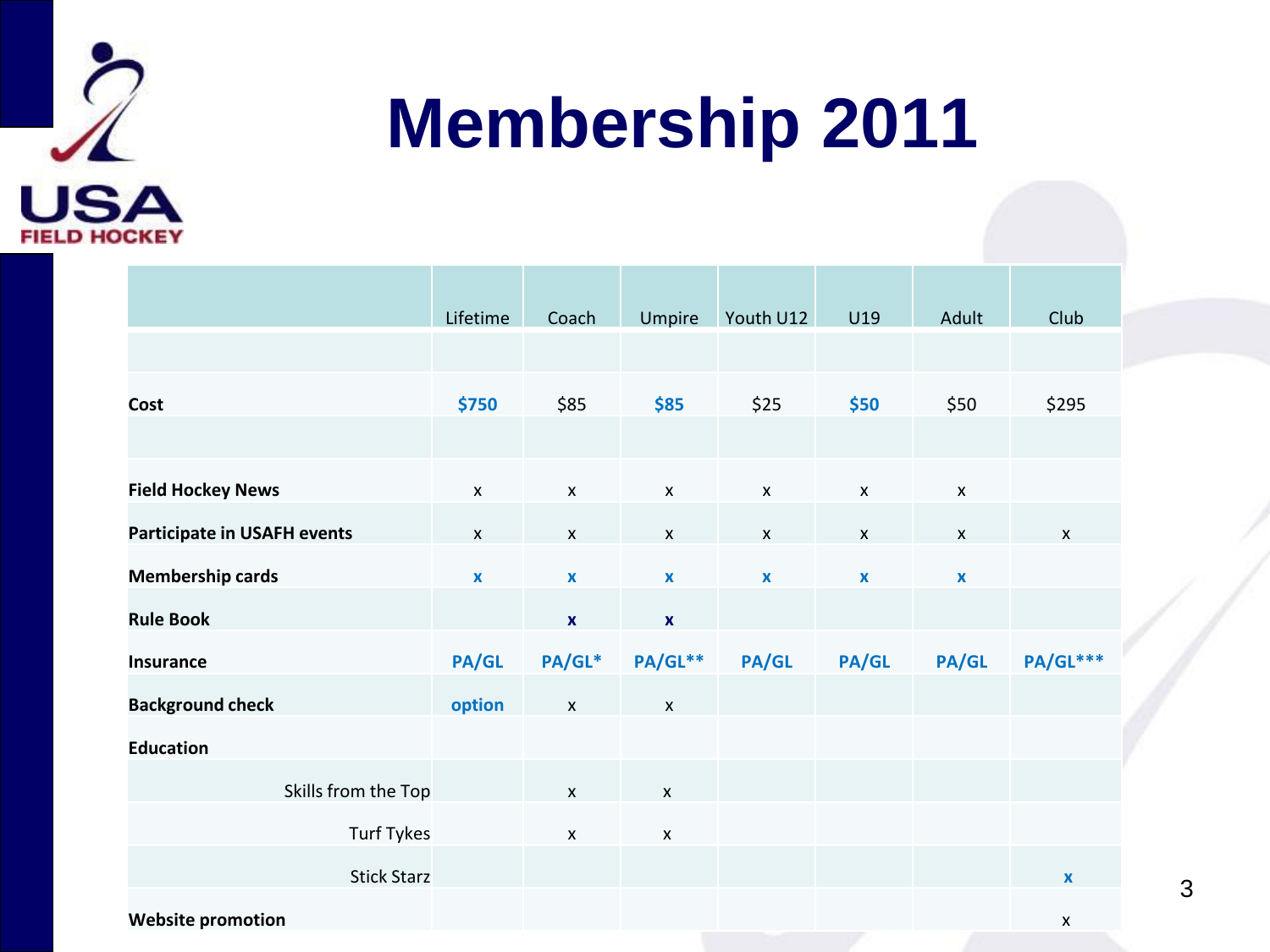

|                                    | Lifetime                  | Coach                     | Umpire                    | Youth U12                 | U19                       | Adult              | Club         |
|------------------------------------|---------------------------|---------------------------|---------------------------|---------------------------|---------------------------|--------------------|--------------|
|                                    |                           |                           |                           |                           |                           |                    |              |
| Cost                               | \$750                     | \$85                      | \$85                      | \$25                      | \$50                      | \$50               | \$295        |
|                                    |                           |                           |                           |                           |                           |                    |              |
| Field Hockey Life                  | $\mathsf{x}$              | $\pmb{\mathsf{X}}$        | $\mathsf{x}$              | $\mathsf{x}$              | $\pmb{\mathsf{X}}$        | $\pmb{\mathsf{X}}$ |              |
| <b>Participate in USAFH events</b> | $\boldsymbol{\mathsf{x}}$ | $\mathsf{x}$              | $\boldsymbol{\mathsf{x}}$ | $\mathsf{x}$              | $\mathsf{X}$              | $\pmb{\mathsf{X}}$ | $\mathsf{x}$ |
| <b>Membership cards</b>            | X                         | X                         | $\boldsymbol{\mathsf{x}}$ | $\boldsymbol{\mathsf{X}}$ | $\boldsymbol{\mathsf{x}}$ | $\mathbf x$        |              |
| <b>Rule Book</b>                   | option                    | $\boldsymbol{\mathsf{x}}$ | $\mathbf x$               |                           |                           |                    |              |
| <b>Insurance</b>                   | PA/GL                     | PA/GL                     | PA/GL                     |                           | PA/GL PA/GL               | PA/GL              | PA/GL        |
| <b>Background check</b>            | option                    | $\pmb{\mathsf{X}}$        | $\pmb{\mathsf{X}}$        |                           |                           |                    |              |
| <b>Education</b>                   |                           |                           |                           |                           |                           |                    |              |
| Skills from the Top                |                           | X                         | $\mathsf{x}$              |                           |                           |                    |              |
| <b>Turf Tykes</b>                  |                           | $\pmb{\mathsf{X}}$        | X                         |                           |                           |                    |              |
| <b>Stick Starz</b>                 |                           |                           |                           |                           |                           |                    | X            |
| <b>Website promotion</b>           |                           |                           |                           |                           |                           |                    | X            |

4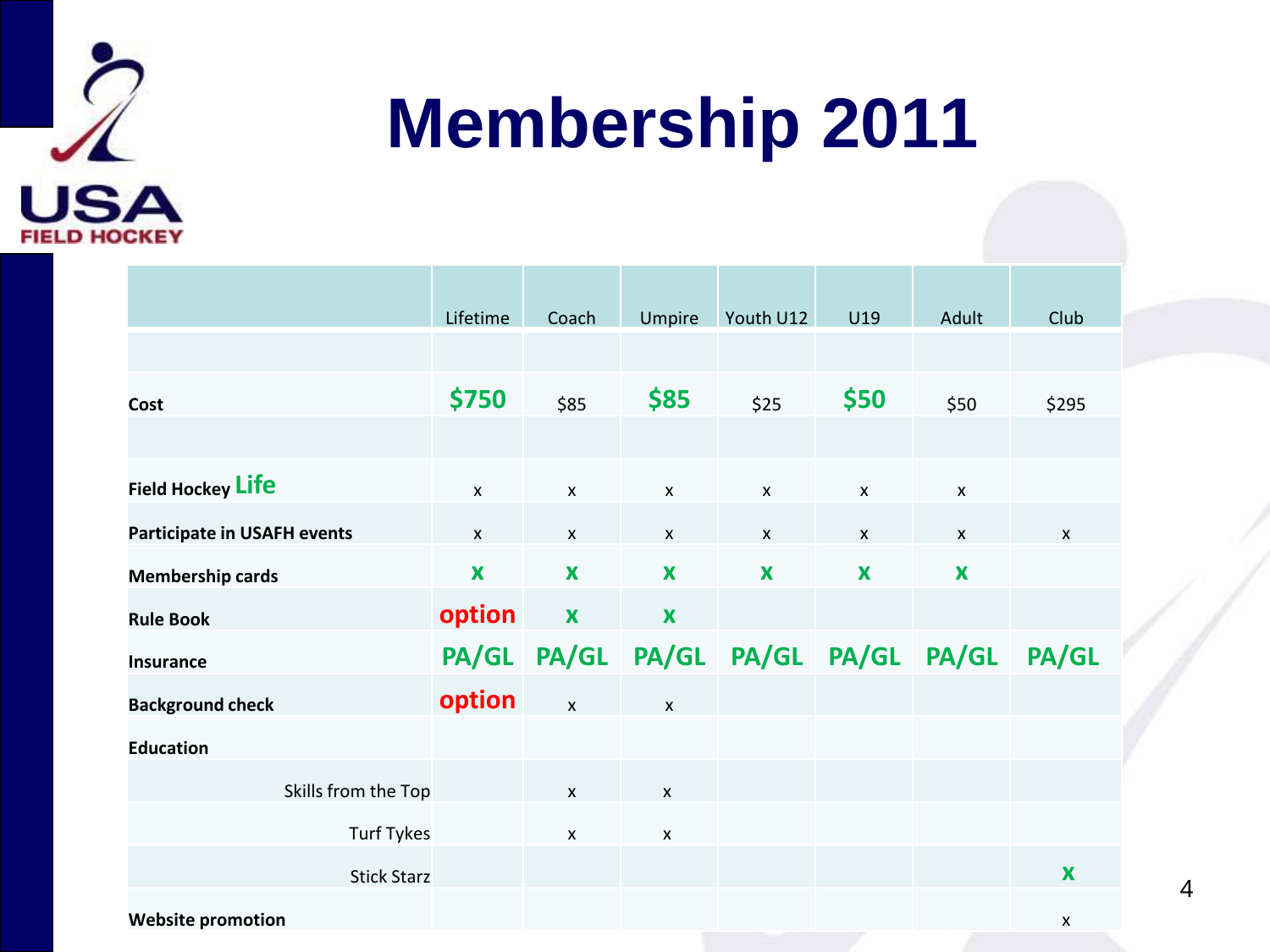



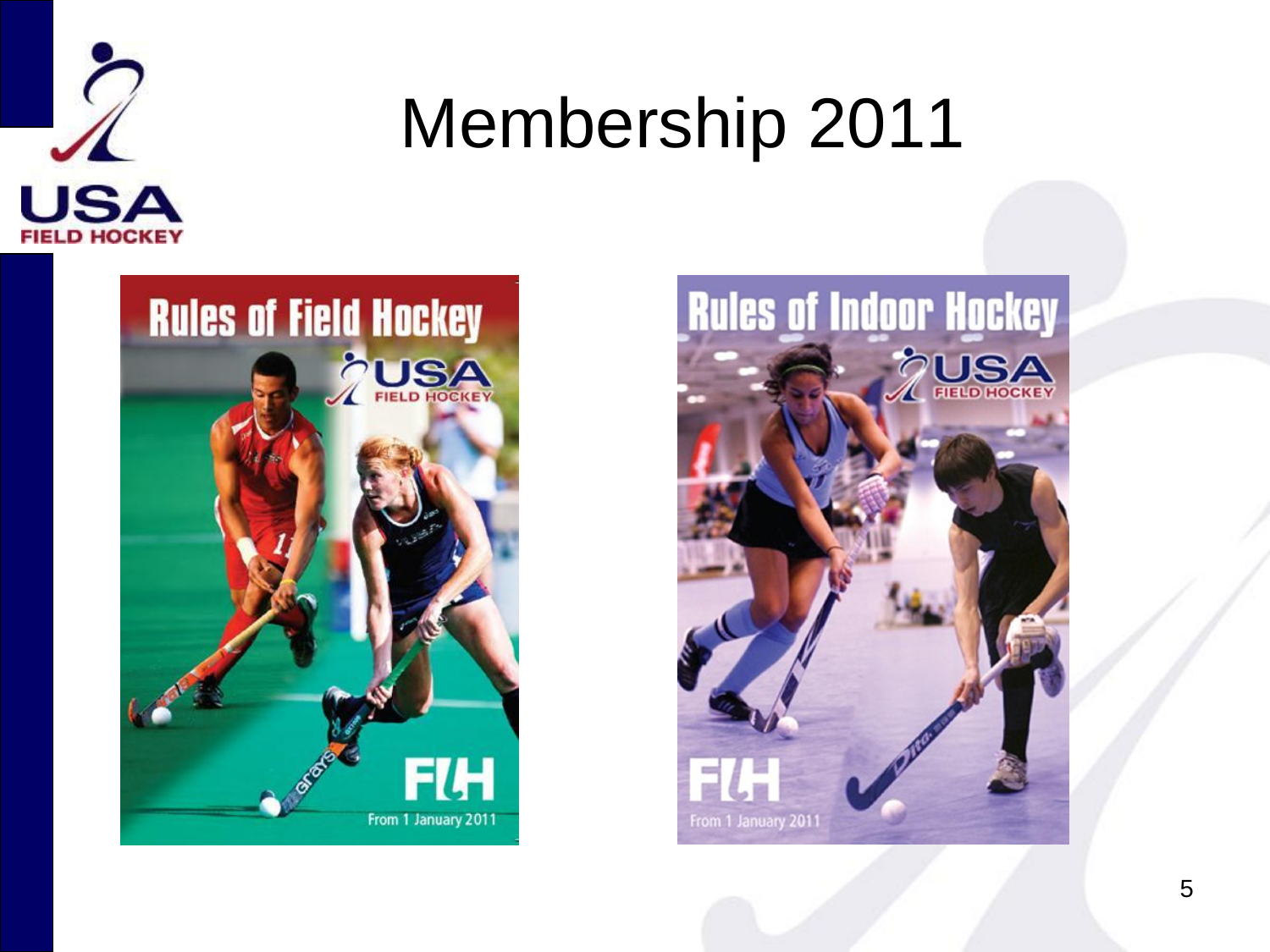

- Insurance
	- ESIX website
	- Coach purchase 24/7 coverage
	- Extend coverage for camps
	- Club members to be USAFH members

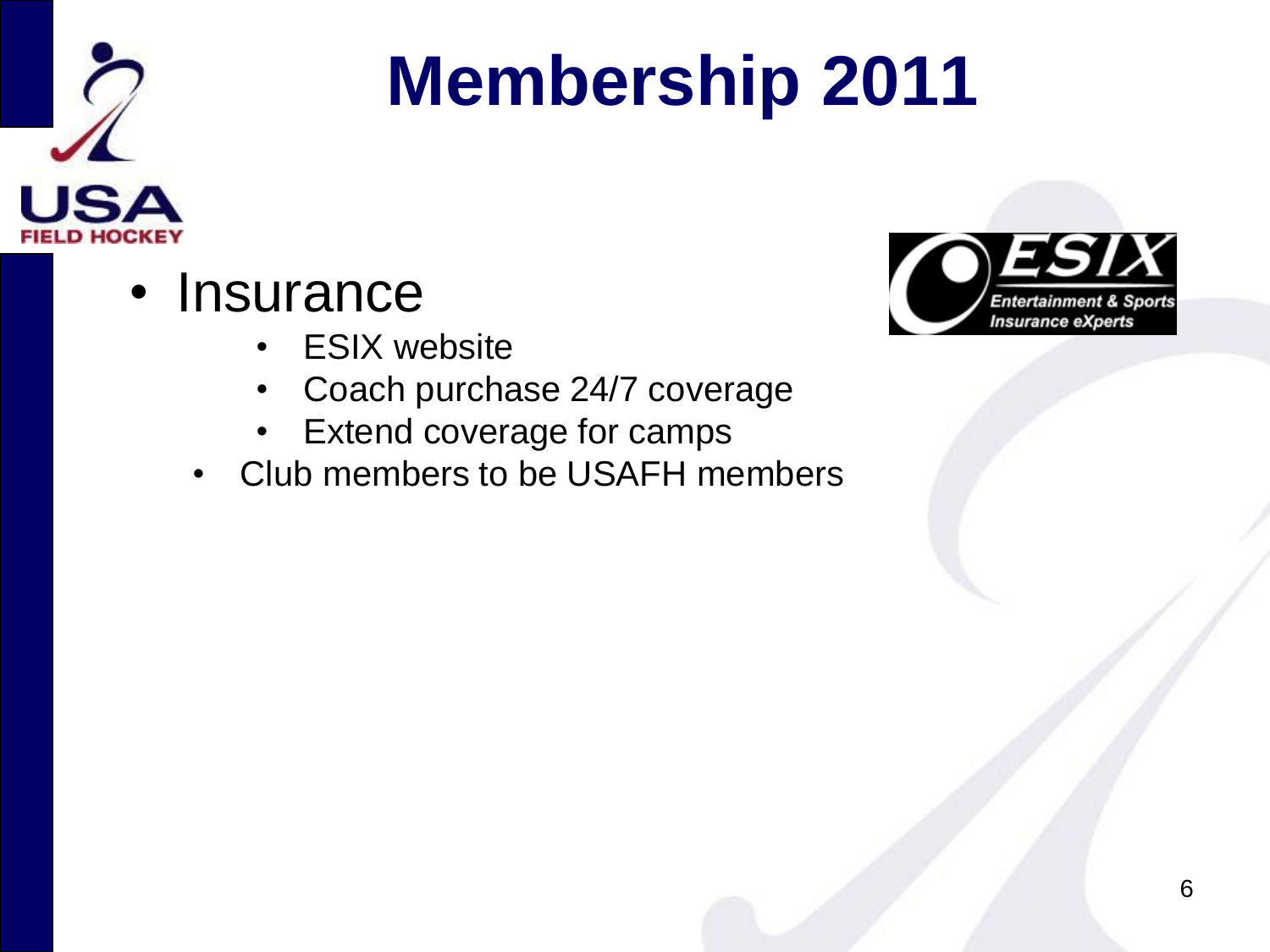

### **Sponsorship**

### National Club Championship

### presented by Harrow Sports

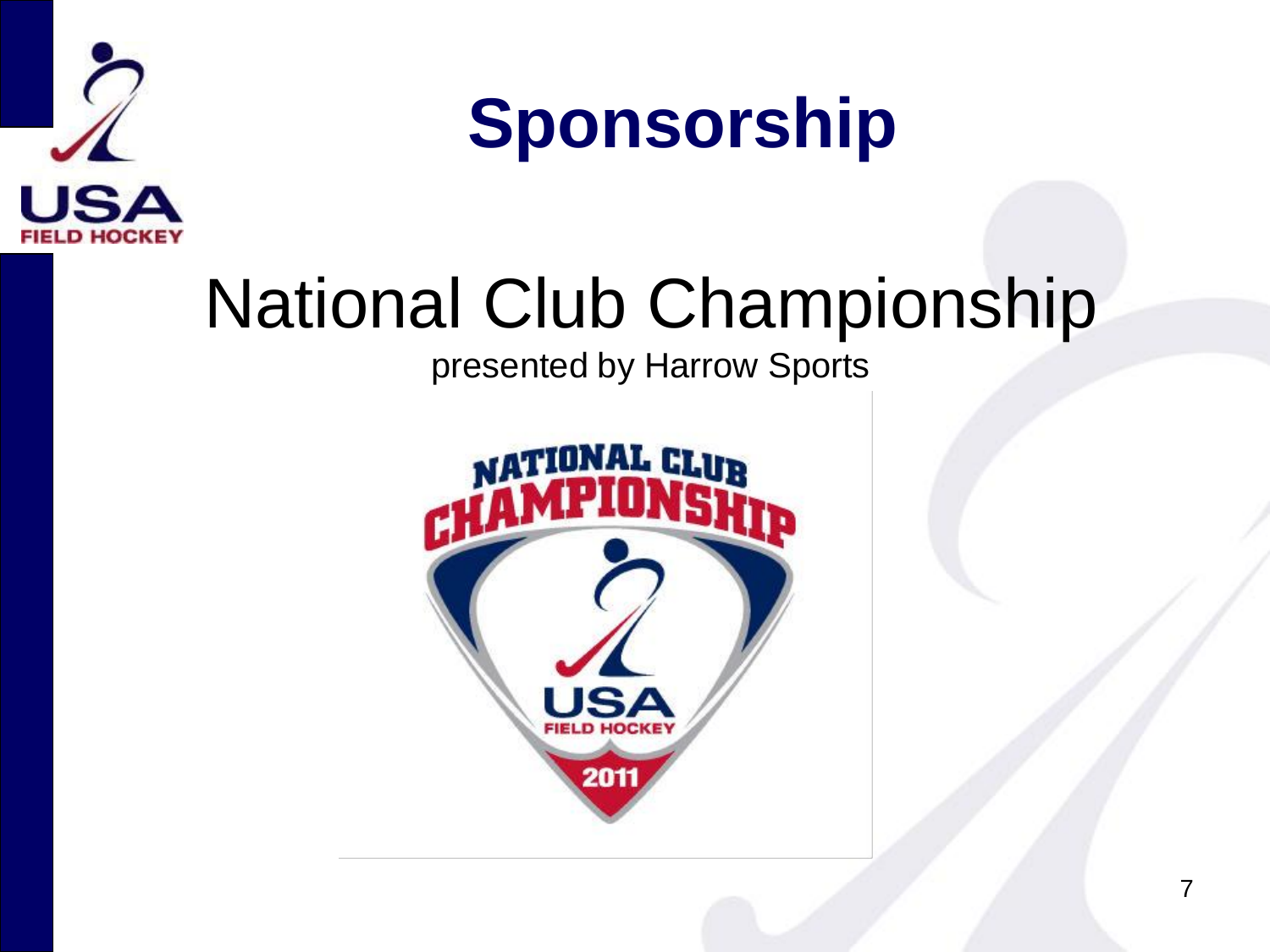

### Sponsorship

### Brackets/ Team Profiles





**Highlight** current club field hockey events

Link to club team database



Blog

8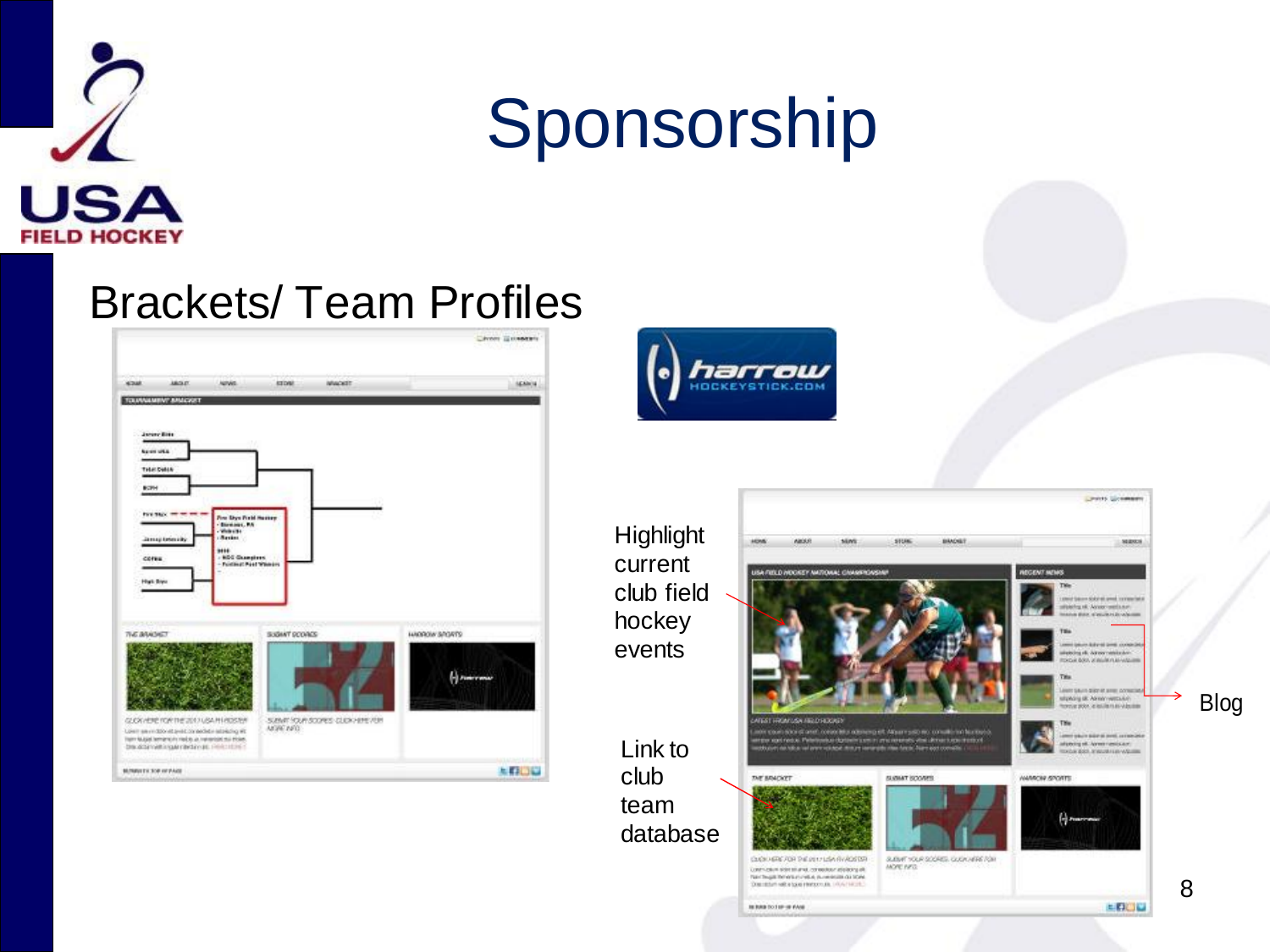

### Sanctioning

### **SANCTIONING**

- A well-planned and documented local tournament that has been approved by USA Field Hockey as a legitimate and safe playing environment
- Proper insurance coverage, including general liability and athlete excess medical, is in place.
- All participants (players, coaches, and umpires) will be members of USA Field Hockey
- All Officials will be USA Field Hockey Certified Umpires
- USA Field Hockey Rules of Hockey must be followed

### **BENEFITS**

- An affordable, comprehensive insurance program to protect the event organizer, event volunteers, athletes, and sponsors
- A safe playing environment as all participants are members of USA Field Hockey and background checked where appropriate (ie Coaches, Umpires, Organizers)
- Participants will recognize the event as a fair and credible tournament
- Exposure to the event on the USA Field Hockey Calendar of Events at [www.usafieldhockey.com](http://www.usafieldhockey.com/)

### **TYPES OF SANCTIONING**

- Local Tournaments corresponding to USA Field Hockey National Events
	- Regional Club Championships and National Indoor Tournament
	- Must adhere to all requirements of USA Field Hockey Sanctioned Events
	- All registrations will be handled by and come through USA Field Hockey
- Private Sector Events unrelated to USA Field Hockey National Events
	- Big Apple, Cal Cup, Keystone State Games, etc.
	- Must adhere to all requirements of USA Field Hockey Sanctioned Events
	- All registrations will be handled by the local event director

### **REQUIREMENTS**

USA Field Hockey Membership requirements

- All event directors, coaches, umpires, and athletes must be USA Field hockey members
- This is to ensure that all event directors, coaches, and umpires have met the background screening requirements of USA Field Hockey to provide a safe playing environment.
- This also ensures that all participating members of USA Field Hockey are covered by the insurance that is provided to them as a member of USA Field Hockey

### Financial Requirements

• There is a Sanctioning Fee of \$\$. This covers the cost of the branding, advertising, and additional insurance needed for the execution of the event.

### Technical Requirements

- All Umpires must be certified by USA Field Hockey
- All field and competition requirements must strictly follow USA Field Hockey's Rules of Hockey which will be provided to the event director. The appropriate Rules must be followed for either Indoor or Outdoor events.

### Venue Management

- All sites must have certified medical trainers on hand for the entirety of the event
- The environment must be one that is safe and secure for all participants
- All medical trainers and additional volunteers that will be on site during the event must sign and turn in the Event Waiver and pass USA Field Hockey's background screening. This list of medical trainers and volunteers must be turned into and approved by USA Field Hockey before any measures (background screenings, etc.) are taken.

Marketing, Sponsorship, Advertising, Media and Presentation

- All events may advertise as a USA Field Hockey Sanctioned Event and can use the USA Field Hockey Logo on promotional material
- All sites will be provided with one USA Field Hockey branded sign and which must appear in a prime location at the event.
- USA Field Hockey will post the Sanctioned Event on the Calendar of Events on the official website of USA Field Hockey.
- All sites must be the standards of USA Field Hockey; they must be clean and safe environments for all participants.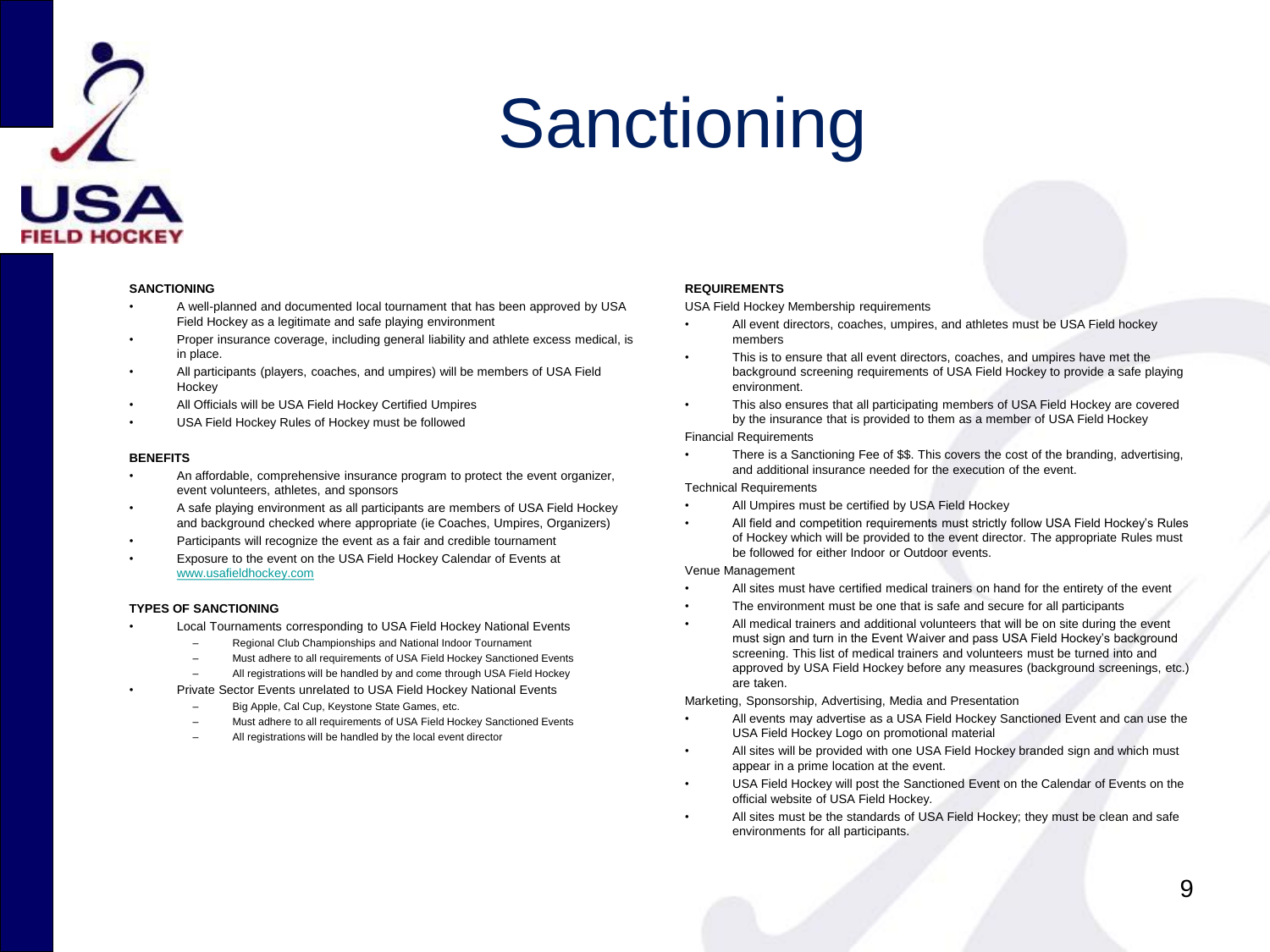

## **Communications**

- FH Life
- www.usafieldhockey.com
- International Teams coverage